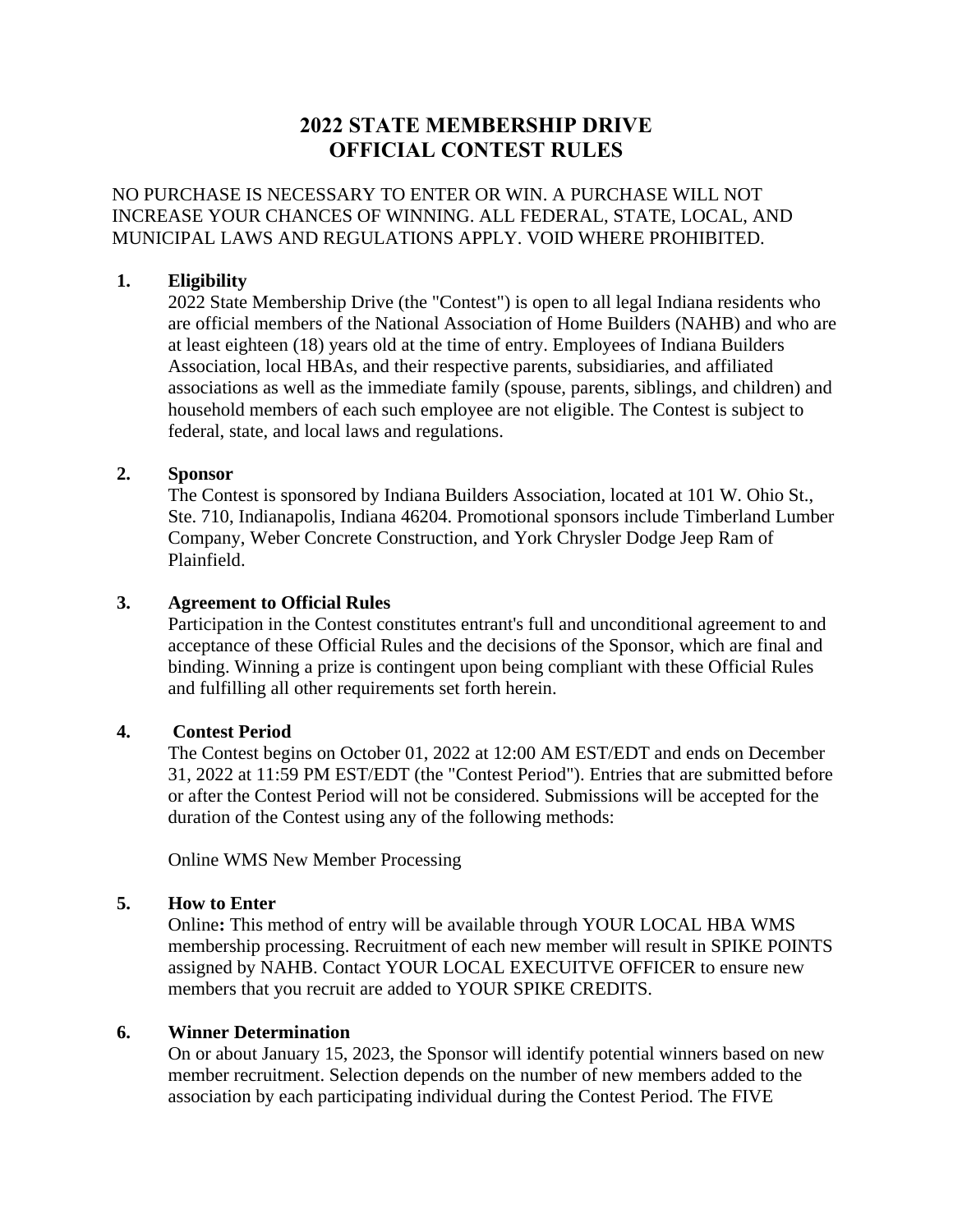(5) individuals with the greatest number of new members added to WMS assigned to them will be the winners. In the event of a tie, the winners will be selected based on who has the most overall recruits during the year of 2022.

The Sponsor will attempt to notify the potential winners via telephone or email on or about February 01, 2023. If the potential winner cannot be contacted within two months after the date of the first attempt to contact him/her, the Sponsor may select alternate potential winners in his/her place using the next highest recruiting member from the remaining non-winning, eligible entries.

# **7. Winner Notification**

The potential winners will be notified by email, mail or phone. The Top 5 Prize winners will be required to complete, electronically sign and submit a Declaration of Compliance within five (5) days of the date notice or attempted notice is sent, in order to claim his/her prize. If a potential winner cannot be contacted, or fails to submit the Declaration of Compliance within the required time period (if applicable), or prize is returned as undeliverable, potential winner forfeits prize. Potential winners must continue to comply with all terms and conditions of these Official Rules and winning is contingent upon fulfilling all requirements. In the event that a potential winner is disqualified for any reason, Sponsor will award the applicable prize to the second-place top recruiter. Prizes will be fulfilled approximately 8-10 weeks after the conclusion of the Contest. The winner will be featured in the upcoming publications of the Sponsor.

# **8. Acceptance Criteria**

Potential winner must consent to each of the following Acceptance Criteria to be considered an official winner:

a. Provide a current photograph of themselves via e-mail in the jpeg or png format; and b. Sign an Affidavit of Eligibility, Liability & Publicity Release (where permitted by law) within ten (10) days of notification (as detailed in the heading "Release and Limitations of Liability");

# **9. Prizes**

Top 5 Prize (5) - \$500 cash prize

Sponsor is required by law to report the prize where required. To the extent permitted by law, winners must execute a Liability and Publicity Release prior to issuance of a the TOP 5 PRIZE.

No more than the advertised number of prizes shall be awarded. A prize may not be sold, traded, or commissioned, and is not exchangeable, transferable, or redeemable for any other substitution.

Each cash prize will be issued as a check payable to the order of the prize winner upon verification of eligibility and upon timely receipt of all completed prize winner paperwork. Checks will be processed and mailed within four to eight weeks upon verification of eligibility and receipt of all completed prize winner paperwork. All taxes,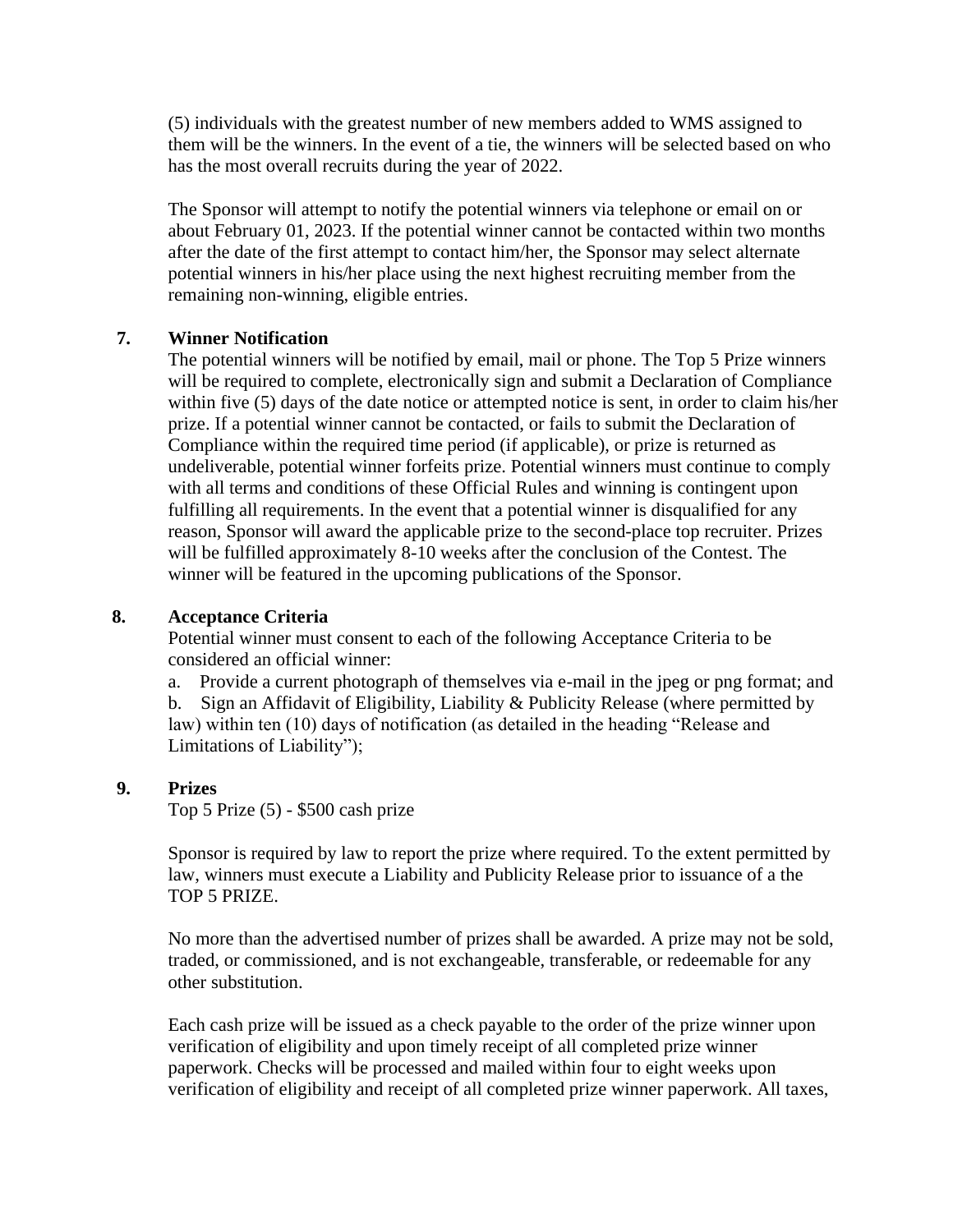including but not limited to, federal, state, and local taxes, and any other costs and expenses associated with the acceptance and use of a prize are solely the responsibility of the winner.

TO THE EXTENT PERMITTED BY LAW, SPONSOR SHALL HAVE NO LIABILITY FOR ANY PERSONAL INJURIES, DEATH, PROPERTY DAMAGE, LEGAL IMPLICATIONS OR OTHER DAMAGES OR EXPENSES RESULTING FROM OR ARISING OUT OF ANY USE RELATED TO THE PRIZE OR ANY OTHER ASPECT OF TOP 5 PRIZE WINNER'S ACCEPTANCE OR USE OF THE CASH PRIZE.

#### **10. General Conditions**

In the event that the operation, security, or administration of the Contest is impaired in any way for any reason, including, but not limited to fraud, virus, bug, worm, unauthorized human intervention or other technical problem, or in the event the Contest is unable to run as planned for any other reason, as determined by Sponsor in its sole discretion, the Sponsor may, in its sole discretion, either (a) suspend the Contest to address the impairment and then resume the Contest in a manner that best conforms to the spirit of these Official Rules or (b) terminate the Contest and, in the event of termination, award the prize at random from among the eligible, non-suspect entries received up to the time of the impairment. The Sponsor reserves the right in its sole discretion to disqualify any individual it finds to be tampering with the entry process or the operation of the Contest or to be acting in violation of these Official Rules or in an unsportsmanlike or disruptive manner. Any attempt by any person to damage the website or undermine the legitimate operation of the Contest may be a violation of criminal and civil law, and, should such an attempt be made, the Sponsor reserves the right to seek damages (including attorney's fees) and any other remedies from any such person to the fullest extent permitted by law. Failure by the Sponsor to enforce any provision of these Official Rules shall not constitute a waiver of that provision.

#### **11. Release and Limitations of Liability**

By participating in the Contest, entrants agree to release and hold harmless the Sponsor, and each of their respective parents, subsidiaries, affiliates, advertising and promotion agencies, other companies associated with the Contest, and each of their respective officers, directors, employees, shareholders, representatives, and agents (the Released Parties) from and against any claim or cause of action arising out of participation in the Contest or receipt or use of the prize (including any travel or activity related thereto), including, but not limited to: (a) any technical errors associated with the Contest, including lost, interrupted or unavailable Internet Service Provider (ISP), network, server, wireless service provider, or other connections, availability or accessibility or miscommunications or failed computer, satellite, telephone, cellular tower or cable transmissions, lines, or technical failure or jumbled, scrambled, delayed, or misdirected transmissions or computer hardware or software malfunctions, failures or difficulties; (b) unauthorized human intervention in the Contest; (c) mechanical, network, electronic, computer, human, printing or typographical errors; (d) any other errors or problems in connection with the Contest, including, without limitation, errors that may occur in the